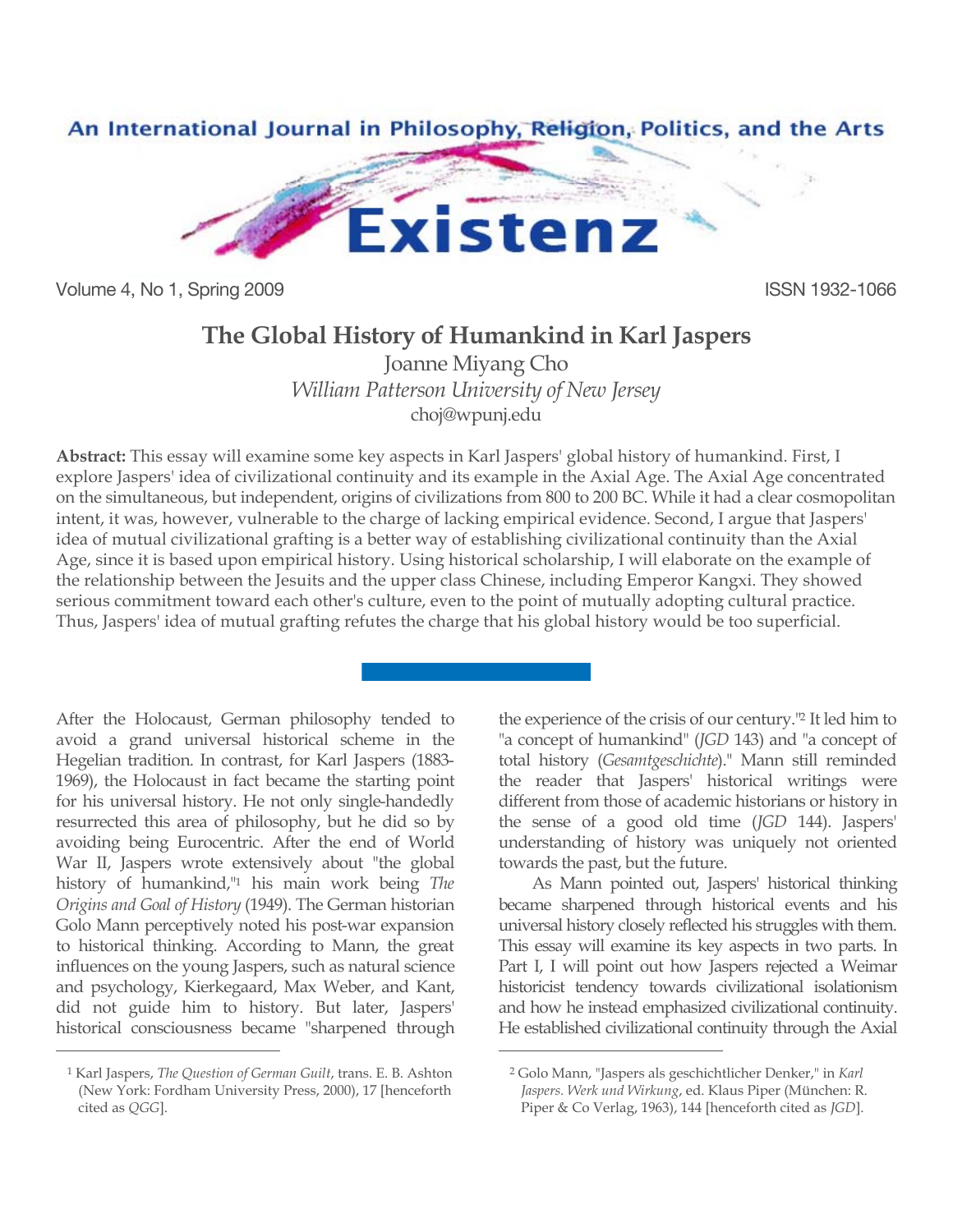Age, which concentrated on the simultaneous, but independent, origins of civilizations between 800 to 200 BC. While it had a clear cosmopolitan intent, it was, however, vulnerable to charges of lacking empirical evidence. In Part II, I will argue that instead of the Axial Age, a better way of showing Jaspers' position of civilizational continuity is through his idea of mutual civilizational grafting, since it is based upon empirical history. Using historical scholarship, I will elaborate on the example which Jaspers only sketched; namely, the relationship between the Jesuits and the upper-class Chinese, including Emperor Kangxi, in the seventeenth and eighteenth centuries. They showed not only remarkable openness towards each other's culture, but also serious commitment even to the point of adopting each other's culture. Thus, Jaspers' theory of mutual civilizational grafting could refute the criticism that his global history is too superficial.

## **Civilizational Continuity and the Axial Age**

*Jaspers vs. Weimar Historicists.* Jaspers' idea of civilizational continuity challenged the isolationist tendency of several German historicists after World War I. The most prominent examples were Oswald Spengler and Ernst Troeltsch. Politically, they were opposed. Troeltsch, a liberal, supported Weimar democracy, whereas Spengler, a neo-conservative, rejected it. Yet they shared the historicist emphasis on individuality to an extreme degree and they saw civilizations to be distinctively separate islands without any common qualities. Jaspers criticized such an isolationist view:

All assertions of absolute alienness, of the permanent impossibility of mutual understanding, remain the expression of resignation in lassitude, of failure before the most profound demand of humanity-the intensification of temporary impossibilities into absolute impossibilities, the extinction of inner readiness. 3

Jaspers was thus willing "to perpetrate that 'violence' against the historic in favor of the universal, the one historicity of being-human ... a unity of meaning by virtue of the inter-relatedness of everything."4 Against this isolationist tendency, humankind, Jaspers argued, was "always mobile" and it has "long ago taken possession of the surface of the earth" except perhaps Australia and America, but even the latter were "not absolutely isolated" and were still subject to foreign influence (*OGH* 254).

Jaspers specifically opposed "Spengler's absolute separation of cultures standing side by side without relations." Instead, he wanted to "point to the empirically demonstrable contacts, transferences, adaptations (Buddhism in China, Christianity in the West), which for Spengler lead only to disturbances and pseudo-morphoses, but are in fact indications of a common fundament" (*OGH* 277, note 3). However, Ernst Schulin found Troeltsch to be more problematic than Spengler, for Troeltsch's status as a liberal thinker and "the most important philosopher of history at that time" lent it more scholarly credibility. <sup>5</sup> Troeltsch's rejection of universal history as unsociological also found several followers, not only among ancient historians, the medievalists, and the orientalists, but also with sociologists.6 As a result, Schulin criticized Troeltsch's narrowing of universal history to "the universal history of Europe" and commended Jaspers's new impetus in German universal history.7

In contrast to Schulin, Aleida Assman dismissed Jaspers' history of humankind for being "a chimera" and preferred Troeltsch's more realistic Europeanism.8 I partially agree that Jaspers' Axial Age could be vulnerable to Assman's criticism for lacking empirical evidence, but her criticism, as I will show later, could not be applied to Jaspers' mutual civilizational grafting. I, however, firmly disagree with Assman's approval of Troeltsch's "realism." Troeltsch's historicist position which refused to see any commonness between civilizations, even in the case of mathematics, was not only unrealistic, but also opposed the integration of non-Christian groups within Europe. Unlike the Weimar historicists, Jaspers' "unique universal" emphasized not only the individuality of each

 $\overline{a}$ 

<sup>3</sup> Karl Jaspers, *The Origin and Goal of History*, transl. Michael Bullock (New Haven: Yale University Press, 1953), 264 (henceforth cited as *OGH*].

<sup>4</sup> Karl Jaspers, "World History of Philosophy," in *Karl Jaspers*, eds Leonard H. Ehrlich and Richard Wisser (Würzburg: Königshausen & Neumann, 1998), 19.

<sup>5</sup> Ernst Schulin, "Einleitung," *Universalgeschichte*, ed. Ernst Schulin (Köln: Kiepenheuer und Witsch, 1974), 30.

<sup>6</sup> Schulin, "Einleitung," *Universalgeschichte*, 29-31.

<sup>7</sup> Ernst Schulin, *Traditionskritik und Rekonstruktionsversuch*: *Studien zur Entwicklung von Geschichtswissenschaftlichem und historischem Denken* (Göttingen: Vandenhoeck und Ruprecht, 1979), 188.

<sup>8</sup> Aleida Assmann, "Jaspers's Achsenzeit, oder: Schwierigkeiten mit der Zentralperspective in der Geschichte," in *Karl Jaspers—Denken Zwischen Wissenschaft, Politik und Philosophie* (Stuttgart: Metzler, 1988), ed. Dietrich Harth, 203.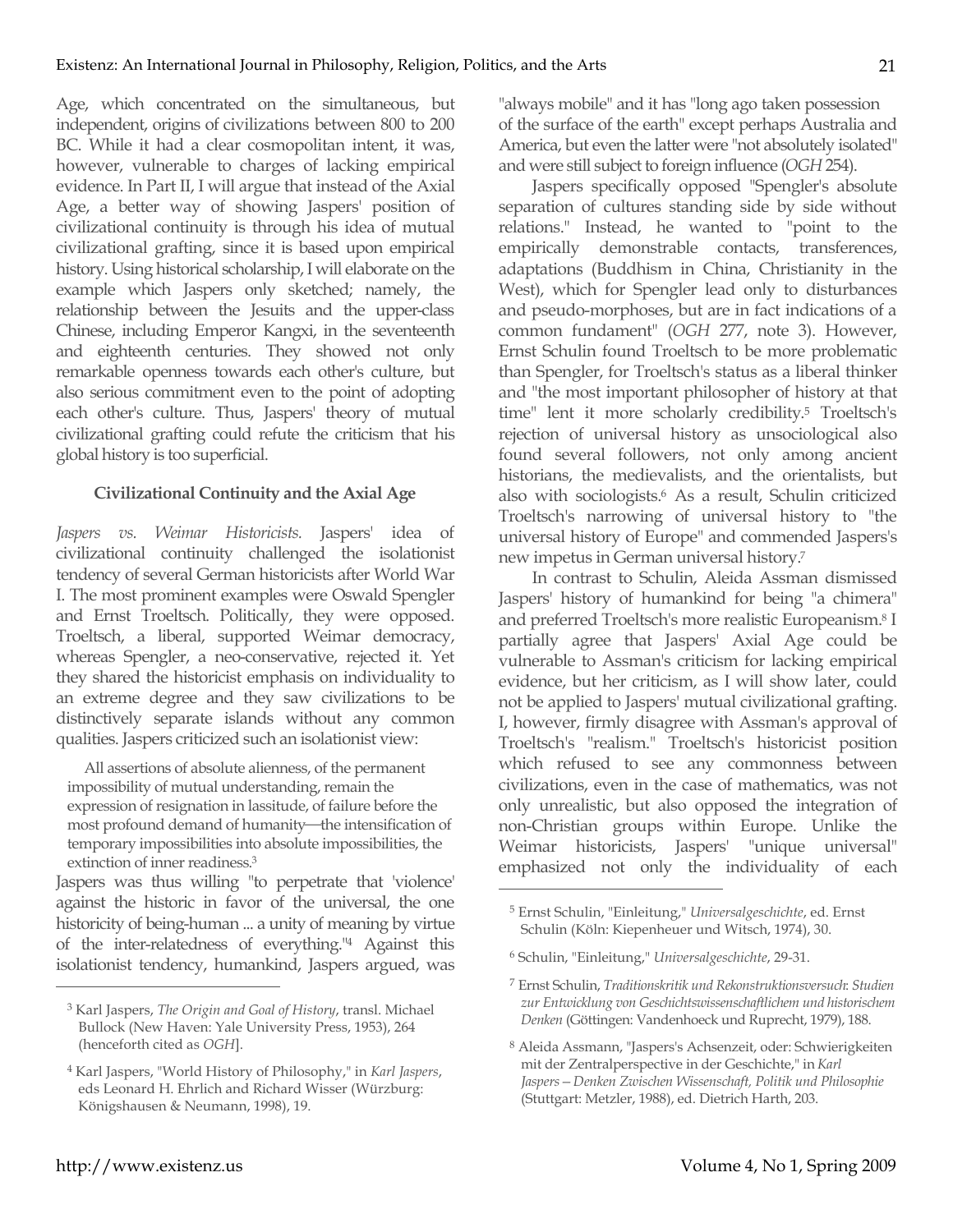civilization, but also the continuity between civilizations. He did not lose sight of the possibility and necessity of intercivilizational communication.9

*The Axial Age.* Jaspers' Axial Age, which occurred between 200 and 800 BC, intended to establish a sense of connectedness between civilizations. At this time, "the spiritual foundations of humanity" were laid "in China, India, Persia, Palestine, and Greece" and these were "the foundations upon which humanity still subsists today."10 Jaspers highlighted how the recollections and reawakening of its potentialities afforded a spiritual impetus to humanity. He emphasized humankind as a whole sharing a "great spiritual history in common<sup>"11</sup> and saw "meaning, unity, and structure in history" (*WW* 97). The Axial Age, Jaspers emphasized, preserved "a feeling for historicity itself, as distinct from general abstraction" by pointing to a specific historical juncture around the fifth century B.C. It increased "communication and continuity" to obtain "a conscious view of the entire philosophy of mankind" (*PW* 296, 298).

The Axial Age was an especially intriguing idea, since it pointed to a sense of continuity between civilizations at the time when little or no actual contact took place. Civilizations in China, India, Persia, Palestine, and Greece occurred, Jaspers pointed, out, "simultaneously," but "independently" (*WW* 98). Although some contacts existed among biblical religions and between "the Jews and Greeks," contacts between civilizations at this period were "transitory or lacking" (*PW* 297) or mostly "one of contemporaneous, side by side existence without contact" (*OGH* 52, 10).

Some scholars complimented Jaspers' theory of the Axial Age. For instance, Young-Bruehl welcomed it for it opened "a new access to the past" and set "a tradition of access."12 Jaspers' Axial Age, however, invited several criticisms as well. It failed to explain how the simultaneous, but independent origins of major world religions were possible. Without actual connections between them, it appeared to be only a coincidence to his critics. Oskar Köhler's criticism that Jaspers wrote "secularized Salvation history" was certainly excessive, but Jaspers was to some extent open to that criticism for writing "empirically inaccessible universal history."13 Nobert Rigali also questioned Jaspers' Axis for not being based upon an empirical fact, but for being transformed "by the subjectivity of his own existential consciousness," that is, his philosophical faith.14 Due to the lack of an empirical historical basis, Jaspers' Axial age was open to these criticisms. In the next section, I will point that Jaspers' idea of mutual civilizational grafting could address this weakness of the Axis Age.

## **Mutual Civilizational Grafting: The Jesuits and the Chinese**

A less theoretically problematic part of Jaspers' universal history is the idea of mutual civilizational grafting. Whereas the Axial Age tried to establish a sense of connection around the fifth century BC before frequent contacts between civilizations took place, mutual civilizational grafting addressed the relatively recent past and the present. Besides a dominant colonial relationship between the West and the non-West, Jaspers, however, detected another type of relationship dating from the sixteenth century, which was uninterrupted "even in the course of colonization." A number of "individual Westerners" were "moved by the humanity of the 'natives,' by their moral and religious depth–especially in China and India."15 He expressed a special affinity to China, where he sensed a common source of humanity in contrast to the barbarism of Nazi Germany. Following the expulsion from his professorship in 1937, he and his Jewish wife became especially interested in China.

Jaspers exemplified mutual civilizational grafting chiefly through the relationship between the West and China. When Westerners went to China, Jaspers pointed out, they not only imparted their civilization to the Chinese, but they also learned from the Chinese.

 $\overline{a}$ 

<sup>9</sup> 9Karl Jaspers, *Philosophie* (Berlin, Göttingen, Heidelberg: Springer, 1948), 692ff.

<sup>10</sup> Karl Jaspers, *Way to Wisdom. An Introduction to Philosophy*, trans. Ralph Manheim (New Haven: Yale University Press, 1951), 98 (henceforth cited as *WW*].

<sup>11</sup> Karl Jaspers, "Philosophical Memoirs," *Philosophy and the World. Selected Essays and Lectures*, trans. E.B. Ashton (Chicago: University of Chicago, 1963), 297-298 [henceforth cited as *PW*].

<sup>12</sup> Elizabeth Young-Bruehl, *Freedom and Karl Jaspers's Philosophy* (New Haven: Yale University Press, 1981), 91.

<sup>13</sup> Oskar Köhler, "Das Bild der Menschheitsgeschichte bei Karl Jaspers," *Saeculum* 1 (1950), 483, 477.

<sup>14</sup> Norbert J. Rigali, "A New Axis: Karl Jaspers's Philosophy of History," *International Philosophical Quarterly* X (1970), 456.

<sup>15</sup> Karl Jaspers, *The Future of Mankind* (Chicago: University of Chicago Press, 1958), 73; also see 89 [Henceforth cited as *FM*].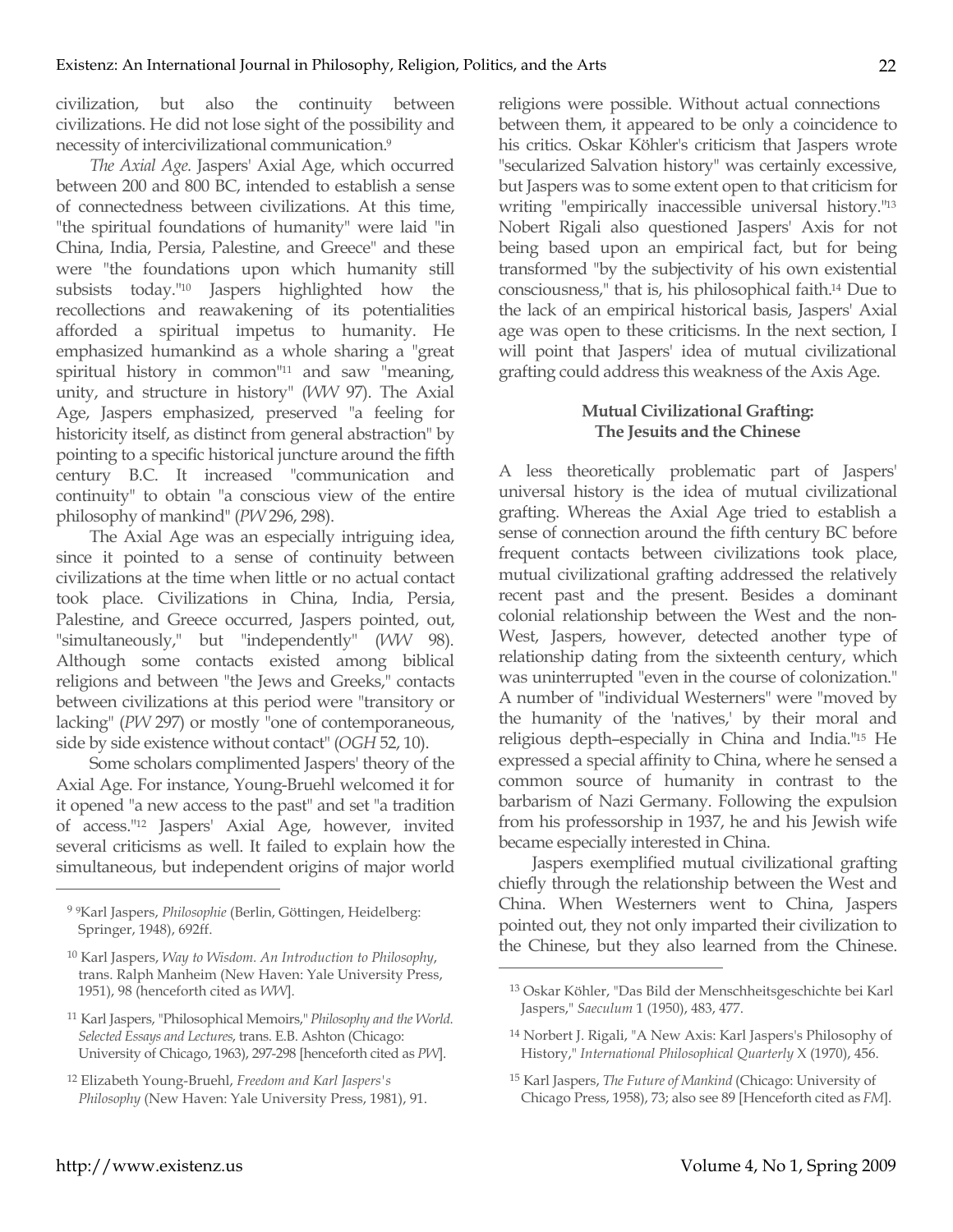Initially, the Jesuit missionaries in the seventeenth century immersed themselves in the strange faith of the Chinese "in order to learn from its exact knowledge the best ways of preaching Christianity"; They tried to find what Jaspers called, "a Chinese Christianity," that is, "Christian elements in the basic forms of the Chinese religion ... just as there had once been a Hellenistic one."16

Jaspers' cursory discussion of the sensitive Jesuit mission in China has been in the part supported by historical scholarship. The Jesuits' China mission began with Ricci, who adopted "Confucian ideas," communicating his moral philosophy and European Euclidean commentaries in perfect Chinese. After Ricci, Johann Adam Schall von Bell, a German Jesuit, also adopted many Chinese customs and tolerated Chinese rites. His knowledge of science brought him close to the Manchus' Shun-chih Emperor."17 Schall reached the high position of director of the Bureau of Astronomy, but due to a conspiracy by jealous Chinese astronomers, he was placed under house arrest (*CC* 18, 20-21). Ferdinand Verbiest, a Dutchman, who was placed under house arrest with Schall, was able to figure out "the exact time of a forthcoming eclipse of the sun" with the help of the stricken Schall before the latter's death in 1666. As a result, Emperor Kangxi, who became emperor in 1668, called him back. The emperor asked Verbiest to check calendars that were submitted by Chinese colleagues. When they were proven wrong, Verbiest was appointed as director of the astronomical bureau. He also tutored the emperor about the principles on astronomy and *the Elements of Euclid* (*CC* 24-29). At the time of Emperor Kangxi, the Jesuits thus reached an enormously influential position at the Imperial Place in Bejing, "a heyday of the mission" (*WCH* 259-262).

Emperor Kangxi himself gave an account of his many contacts with Verbiest and other Jesuits, as the following account by Jonathan Spence shows. (Spence employed an interesting writing style, as he wrote a historical study of the emperor by impersonating the emperor in the first person.) The emperor was a very passionate supporter of Western science and mathematics which the Jesuits brought to China, stating:

I realize, too that Western mathematics has its uses. I first grew interested in this subject shortly after I came to the throne, during the confrontations between the Jesuit Adam Schall and his Chinese critic, Yang Kuang-hsien.... Schall died in prison, but after I had learned something about astronomy I pardoned his friend Verbiest in 1669 and gave him an official position, promoting him in 1682.... In 1687 I let the newly-arrived Jesuit Fontaney and the others come to Peking.... and throughout the 1680s I discussed Western skills in Manchu with Verbiest, and I made Grimaldi and Pereira learn the language as well, so they could converse with me.

I ordered the Jesuits Thomas, Gerbillon, and Bouvet to study Manchu also, and to compose treatises in that language on Western arithmetic and the geometry of Euclid. In the early 1690s I often worked several hours a day with them.18

It is remarkable that the emperor of the most populous empire with more than two hundred million people could work on Western mathematics and science several hours a day! It clearly shows the emperor's fascination with Western science. Yet he simultaneously also tried to undermine its originality, saying Western mathematics derived from the *Book of Changes* and "the Western methods are Chinese in origin" (*EC* 74). This was, however, more likely due to perplexity in a rapidly changing world. Prior to this moment China was so "sure in her superiority," that it had "never dreamed that anything value might be found in the West" (*CC* 4).

Emperor Kangxi also showed openness towards Christianity, even though it was less than his openness towards Western science and mathematics. In 1692, Kangxi issued "an Edict of Toleration, in effect giving religious freedom to Christians in China." He tolerated Christianity for two reasons—"the missionaries' technical services" and "the Jesuits' accommodative efforts to comprehend and appreciate Chinese civilization."19 Thus the Jesuit accommodationist policy was largely responsible for their initial success. They tried to point out similarities between Western and Chinese traditions and tried to adopt Western Christianity into Chinese Christianity. They also tried to present Christian moral teaching as a kind of Western Confucianism. Such accommodationist policy made the conversion of some

 $\overline{a}$ 

<sup>16</sup> Horst Gründer, *Welteroberung und Christentum. Ein Handbuch zur Geschichte der Neuzeit* (Gütersloher: Gütersloher Verlagshaus, 1992), 259-60 [henceforth cited as *WCH*].

<sup>17</sup> Jonathan Spence, *To Change China, Western Advisers in China, 1620-1960* (New York: Penguin, 1980), 19 [henceforth cited as *CC*].

<sup>18</sup> Jonathan Spence, *Emperor of China. Self-Portrait of Kang-Hsi*  (New York: Vintage Books, 1988), 72 [henceforth cited as *EC*].

<sup>19</sup> Joanna Waley-Cohen, *The Sextants of Beijing. Globral Currents in Chinese History* (New York, London: W W. Norton & Co, 1999), 75 [henceforth cited as *SB*].